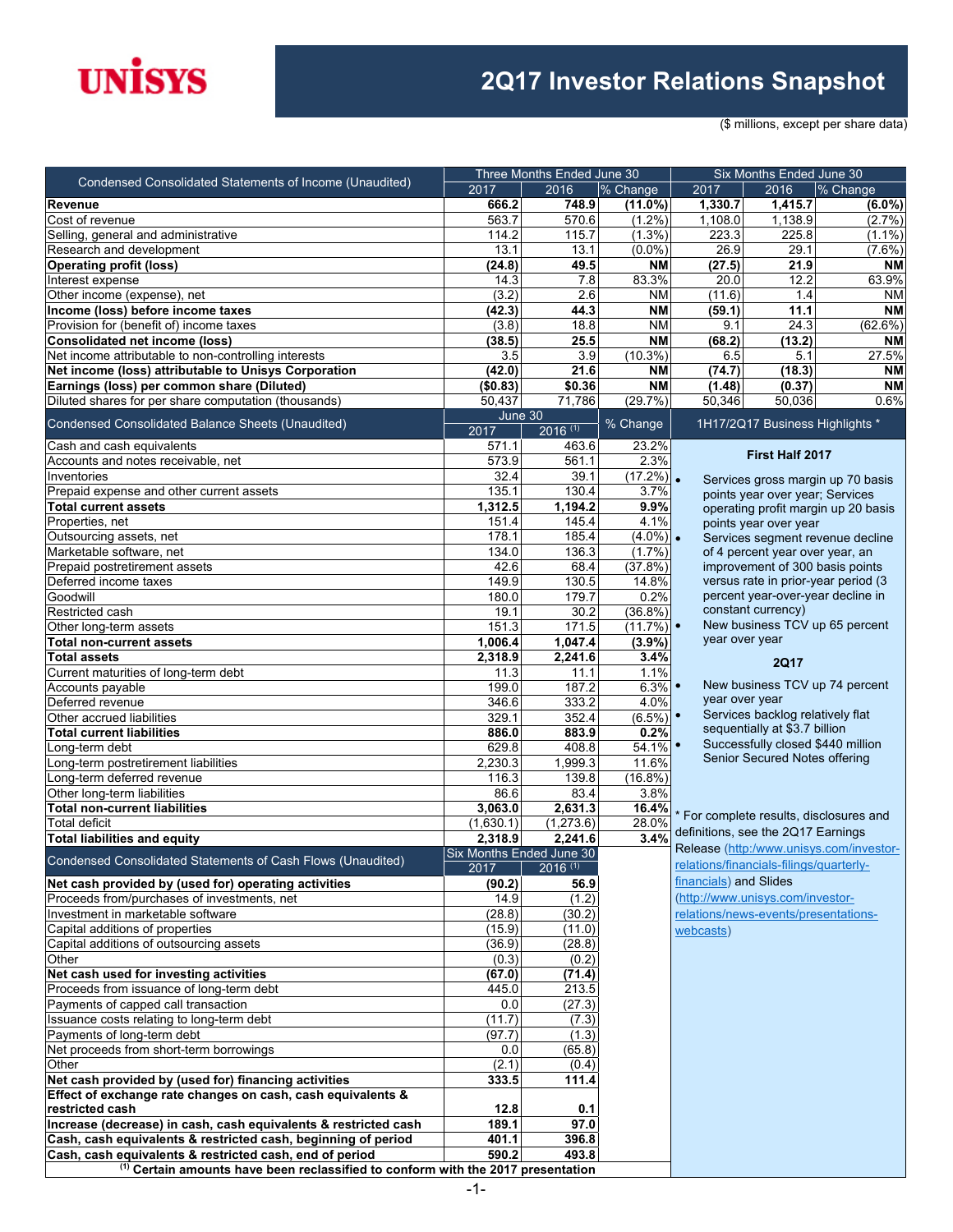# **UNISYS**

### **2Q17 Revenue Profile (\$M)**



| Segment                         | <b>2Q17</b> | <b>2Q16</b> | Change        | $\%$          | In Constant Currency |
|---------------------------------|-------------|-------------|---------------|---------------|----------------------|
| Services                        | \$574.8     | \$613.8     | (\$39.0)      | $(6.4\%)$     | $(5.2\%)$            |
| Technology                      | \$91.4      | \$135.1     | (\$43.7)      | (32.3%)       | $(30.0\%)$           |
| Total                           | \$666.2     | \$748.9     | (\$82.7)      | $(11.1\%)$    | $(9.6\%)$            |
| <b>Segment Detail</b>           | 2Q17        | <b>2Q16</b> | Change        | %             | In Constant Currency |
| Cloud & Infrastructure Services | \$326.9     | \$340.0     | (\$13.1)      | (3.9%)        | $(3.5\%)$            |
| <b>Application Services</b>     | \$196.4     | \$220.4     | (\$24.0)      | $(10.9\%)$    | $(10.3\%)$           |
| <b>BPO</b> Services             | \$51.5      | \$53.4      | (\$1.9)       | $(3.6\%)$     | 5.7%                 |
| Technology                      | \$91.4      | \$135.1     | (\$43.7)      | (32.3%)       | $(30.0\%)$           |
| Total                           | \$666.2     | \$748.9     | (\$82.7)      | $(11.1\%)$    | $(9.6\%)$            |
| Geography                       | <b>2Q17</b> | <b>2Q16</b> | <b>Change</b> | $\frac{0}{0}$ | In Constant Currency |
| U.S.& Canada                    | \$315.6     | \$355.8     | (\$40.2)      | (11.3%)       | $(11.2\%)$           |
| International                   | \$350.6     | \$393.1     | (\$42.5)      | $(10.8\%)$    | $(8.1\%)$            |
| Total                           | \$666.2     | \$748.9     | (\$82.7)      | $(11.1\%)$    | $(9.6\%)$            |
| <b>Regional Detail</b>          | <b>2Q17</b> | <b>2Q16</b> | Change        | $\frac{0}{0}$ | In Constant Currency |
| U.S. & Canada                   | \$315.6     | \$355.8     | (\$40.2)      | (11.3%)       | $(11.2\%)$           |
| <b>EMEA</b>                     | \$199.6     | \$227.9     | ( \$28.3)     | $(12.4\%)$    | (5.7%                |
| Asia Pacific                    | \$85.6      | \$97.9      | (\$12.3)      | $(12.6\%)$    | (12.7%)              |
| Latin America                   | \$65.4      | \$67.3      | (\$1.9)       | (2.9%         | (8.8%)               |
| Total                           | \$666.2     | \$748.9     | (\$82.7)      | $(11.1\%)$    | $(9.6\%)$            |
| Sector                          | <b>2Q17</b> | <b>2Q16</b> | Change        | $\frac{0}{6}$ | In Constant Currency |
| <b>Enterprise Solutions</b>     | \$529.2     | \$597.4     | (\$68.2)      | $(11.4\%)$    | $(9.6\%)$            |
| U.S. Federal                    | \$137.0     | \$151.5     | (\$14.5)      | $(9.5\%)$     | $(9.5\%)$            |
| Total                           | \$666.2     | \$748.9     | (\$82.7)      | $(11.1\%)$    | $(9.6\%)$            |
| <b>Sector Detail</b>            | <b>2Q17</b> | <b>2Q16</b> | <b>Change</b> | $\frac{0}{0}$ | In Constant Currency |
| U.S. Federal                    | \$137.0     | \$151.5     | (\$14.5)      | $(9.5\%)$     | $(9.5\%)$            |
| Public                          | \$162.5     | \$159.8     | \$2.7         | 1.7%          | 3.1%                 |
| Commercial                      | \$200.0     | \$207.6     | (\$7.6)       | (3.7%)        | $(3.2\%)$            |
| Financial                       | \$166.7     | \$230.0     | (\$63.3)      | (27.5%)       | $(24.8\%)$           |
| Total                           | \$666.2     | \$748.9     | (\$82.7)      | $(11.1\%)$    | $(9.6\%)$            |
| Revenue Type                    | <b>2Q17</b> | <b>2Q16</b> | Change        | $\%$          |                      |
| <b>Recurring Services</b>       | \$452.3     | \$483.7     | (\$31.4)      | $(6.5\%)$     |                      |
| <b>Non-Recurring Services</b>   | \$122.5     | \$130.1     | (\$7.6)       | (5.8%)        |                      |
| Technology                      | \$91.4      | \$135.1     | (\$43.7)      | (32.3%)       |                      |
| Total                           | \$666.2     | \$748.9     | (\$82.7)      | $(11.1\%)$    |                      |